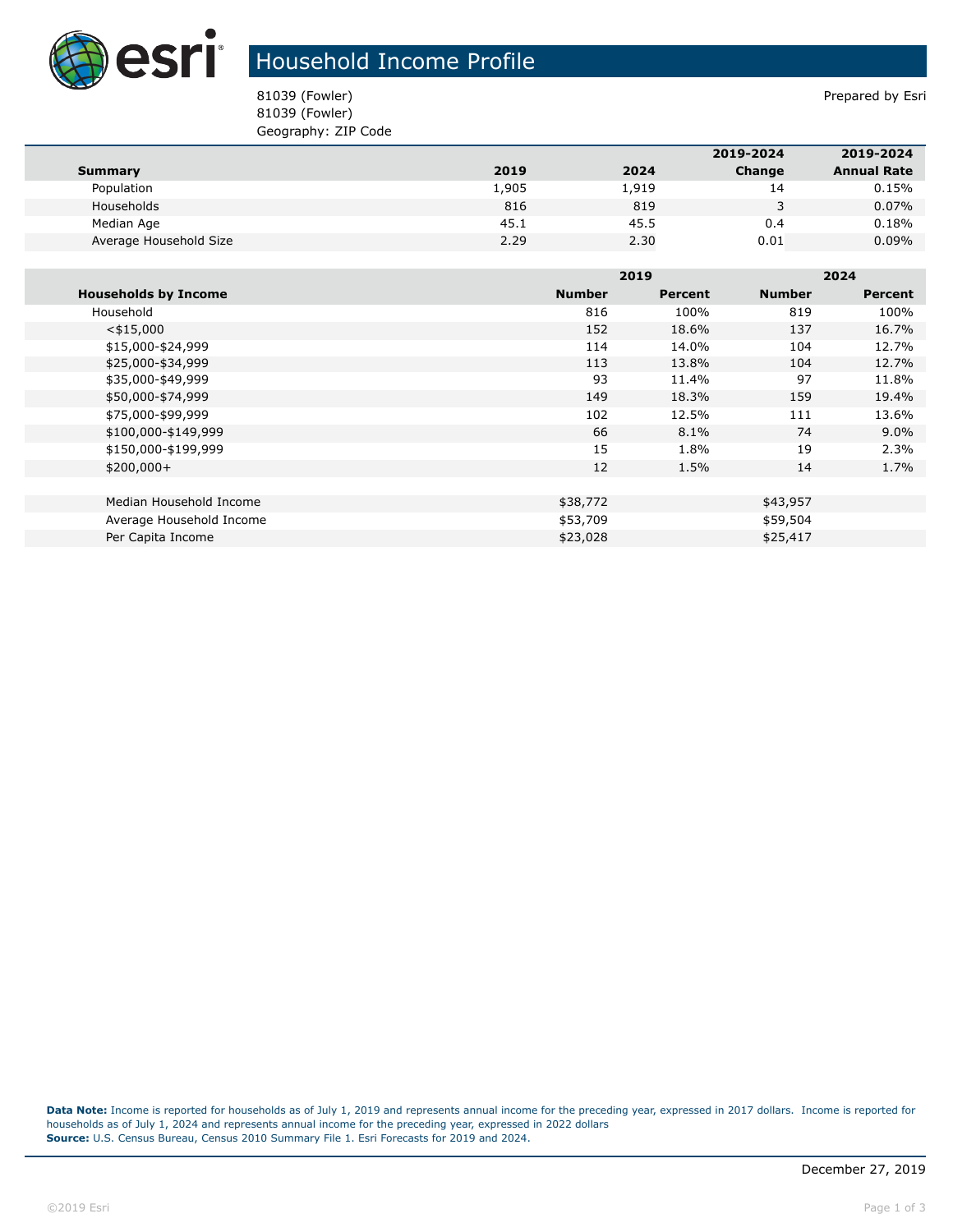

## Household Income Profile

81039 (Fowler) **Prepared by Esri** Prepared by Esri 81039 (Fowler) Geography: ZIP Code

| 2019 Households by Income and Age of Householder |                |              |                |           |                |                |                  |  |  |
|--------------------------------------------------|----------------|--------------|----------------|-----------|----------------|----------------|------------------|--|--|
|                                                  | $25$           | $25 - 34$    | $35 - 44$      | $45 - 54$ | $55 - 64$      | 65-74          | $75+$            |  |  |
| <b>HH Income Base</b>                            | 30             | 101          | 117            | 138       | 158            | 138            | 134              |  |  |
|                                                  |                |              |                |           |                |                |                  |  |  |
| $<$ \$15,000                                     | 6              | 20           | 18             | 30        | 27             | 17             | 34               |  |  |
| \$15,000-\$24,999                                | 6              | 8            | $\overline{7}$ | 8         | 20             | 23             | 42               |  |  |
| \$25,000-\$34,999                                | $\overline{7}$ | 13           | 12             | 12        | 14             | 24             | 31               |  |  |
| \$35,000-\$49,999                                | 4              | 12           | 12             | 13        | 22             | 21             | 9                |  |  |
| \$50,000-\$74,999                                | $\overline{7}$ | 21           | 27             | 27        | 34             | 25             | 8                |  |  |
| \$75,000-\$99,999                                | $\mathbf 0$    | 16           | 22             | 23        | 19             | 16             | $\boldsymbol{6}$ |  |  |
| \$100,000-\$149,999                              | 0              | 8            | 16             | 14        | 17             | 8              | 3                |  |  |
| \$150,000-\$199,999                              | $\mathbf 0$    | 2            | $\overline{2}$ | 6         | 3              | $\overline{2}$ | $\mathsf 0$      |  |  |
| \$200,000+                                       | 0              | $\mathbf{1}$ | $\mathbf{1}$   | 5         | $\overline{2}$ | $\overline{2}$ | $\mathbf{1}$     |  |  |
|                                                  |                |              |                |           |                |                |                  |  |  |
| Median HH Income                                 | \$28,316       | \$46,103     | \$56,409       | \$53,935  | \$46,524       | \$37,717       | \$21,837         |  |  |
| Average HH Income                                | \$35,726       | \$54,968     | \$62,258       | \$67,691  | \$57,609       | \$52,729       | \$31,334         |  |  |
| <b>Percent Distribution</b>                      |                |              |                |           |                |                |                  |  |  |
|                                                  | $<25$          | $25 - 34$    | $35 - 44$      | $45 - 54$ | $55 - 64$      | 65-74          | $75+$            |  |  |
| HH Income Base                                   | 100%           | 100%         | 100%           | 100%      | 100%           | 100%           | 100%             |  |  |
|                                                  |                |              |                |           |                |                |                  |  |  |
| $<$ \$15,000                                     | 20.0%          | 19.8%        | 15.4%          | 21.7%     | 17.1%          | 12.3%          | 25.4%            |  |  |
| \$15,000-\$24,999                                | 20.0%          | 7.9%         | 6.0%           | 5.8%      | 12.7%          | 16.7%          | 31.3%            |  |  |
| \$25,000-\$34,999                                | 23.3%          | 12.9%        | 10.3%          | 8.7%      | 8.9%           | 17.4%          | 23.1%            |  |  |
| \$35,000-\$49,999                                | 13.3%          | 11.9%        | 10.3%          | 9.4%      | 13.9%          | 15.2%          | 6.7%             |  |  |
| \$50,000-\$74,999                                | 23.3%          | 20.8%        | 23.1%          | 19.6%     | 21.5%          | 18.1%          | 6.0%             |  |  |
| \$75,000-\$99,999                                | 0.0%           | 15.8%        | 18.8%          | 16.7%     | 12.0%          | 11.6%          | 4.5%             |  |  |
| \$100,000-\$149,999                              | 0.0%           | 7.9%         | 13.7%          | 10.1%     | 10.8%          | 5.8%           | 2.2%             |  |  |
| \$150,000-\$199,999                              | 0.0%           | 2.0%         | 1.7%           | 4.3%      | 1.9%           | 1.4%           | $0.0\%$          |  |  |
| \$200,000+                                       | 0.0%           | 1.0%         | 0.9%           | 3.6%      | 1.3%           | 1.4%           | 0.7%             |  |  |

**Data Note:** Income is reported for households as of July 1, 2019 and represents annual income for the preceding year, expressed in 2017 dollars. Income is reported for households as of July 1, 2024 and represents annual income for the preceding year, expressed in 2022 dollars **Source:** U.S. Census Bureau, Census 2010 Summary File 1. Esri Forecasts for 2019 and 2024.